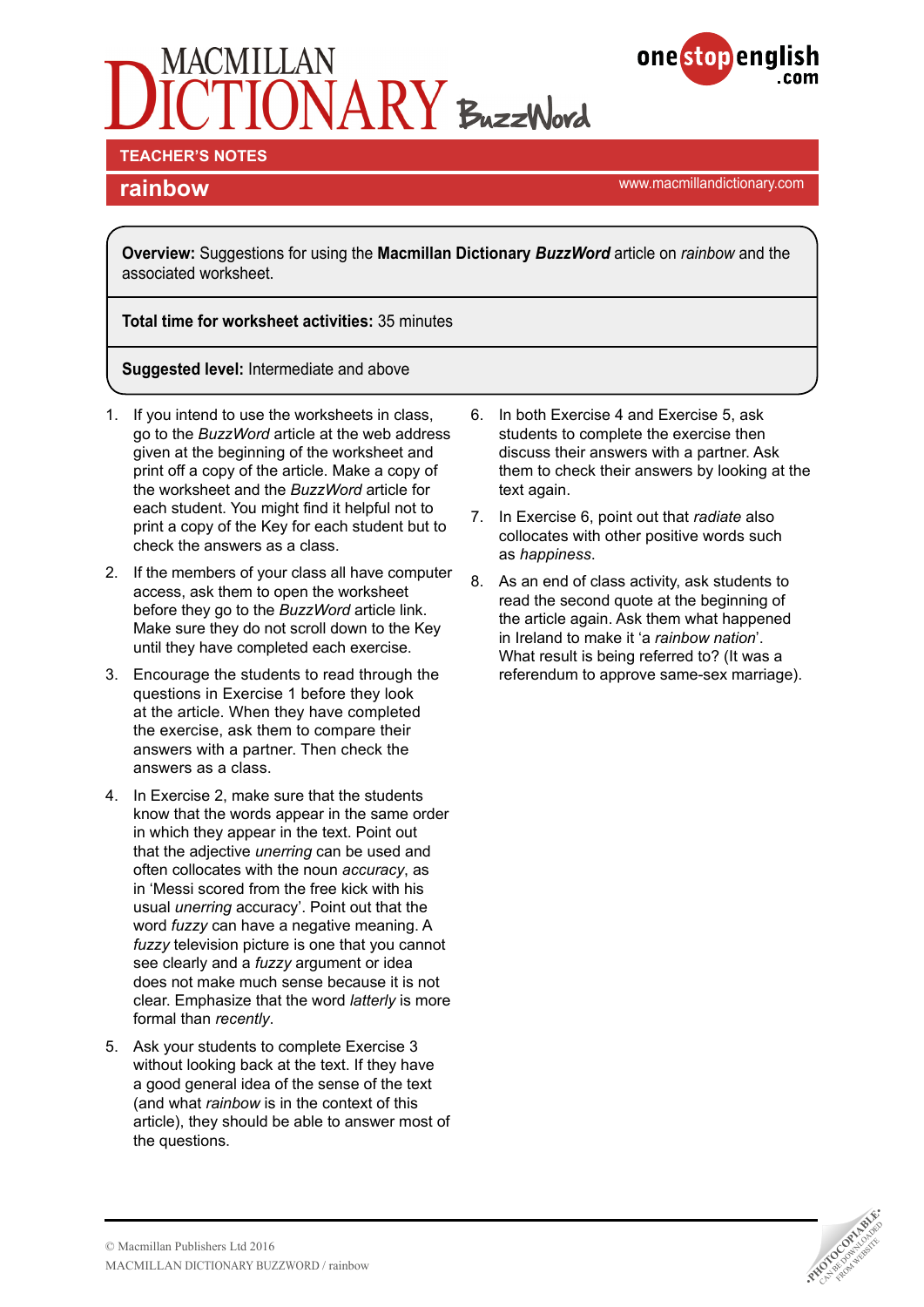



# **WORKSHEET**

### **rainbow rainbow rainbow rainbow** *rainbow nd*

#### Go to the **Macmillan Dictionary** *BuzzWord* article at:

<http://www.macmillandictionary.com/buzzword/entries/rainbow.html>

#### **1** Find the information

**Read the** *BuzzWord* **article on** *rainbow* **and answer these questions.**

- 1. What is a *rainbow alliance*?
- 2. What is a *rainbow coalition*?
- 3. What is a *rainbow nation*?
- 4. Who is credited with first coining the expression *rainbow nation*?
- 5. When did this happen?
- 6. When did the *rainbow* flag first appear?

#### **2 Find the word**

**Look in the text and find the following words. The first letters of the words are given. The words are in the order in which they appear in the text.**

- 1. an adverb meaning *always correctly or accurately*. u
- 2. an adjective meaning *full of love and kindness*. f\_\_\_\_\_\_\_\_\_
- 3. a verb meaning *to become free of negative attitudes, thoughts or feelings that limit what can be achieved*. t\_\_\_\_\_\_\_\_\_
- 4. a two-word adjective meaning *attractive and unusual and therefore noticed*. e\_\_\_\_\_\_\_\_\_
- 5. a verb meaning *to create*. s
- 6. an adverb meaning *in a way that expresses criticism or a bad opinion of someone or something*. p\_\_\_\_\_\_\_\_\_
- 7. a two-word phrasal verb meaning *to ignore or avoid unpleasant facts*. g\_\_\_\_\_\_\_\_\_
- 8. an adverb meaning *recently*. I

#### **3 Comprehension check**

#### **Are these statements true or false according to the text? Correct the false statements.**

- 1. It is rather surprising that the word *rainbow* has been adopted as a metaphor for the idea of unity.
- 2. The adjective *rainbow* can only be used before the noun it refers to.
- 3. Its association with LGBT rights has helped to promote the metaphorical sense of *rainbow*.
- 4. Archbishop Desmond Tutu is credited with the first metaphorical use of the word *rainbow*.
- 5. *Rainbowism* is a very positive concept in South Africa.
- 6. In recent times the *rainbow* flag has become a universal symbol of solidarity.

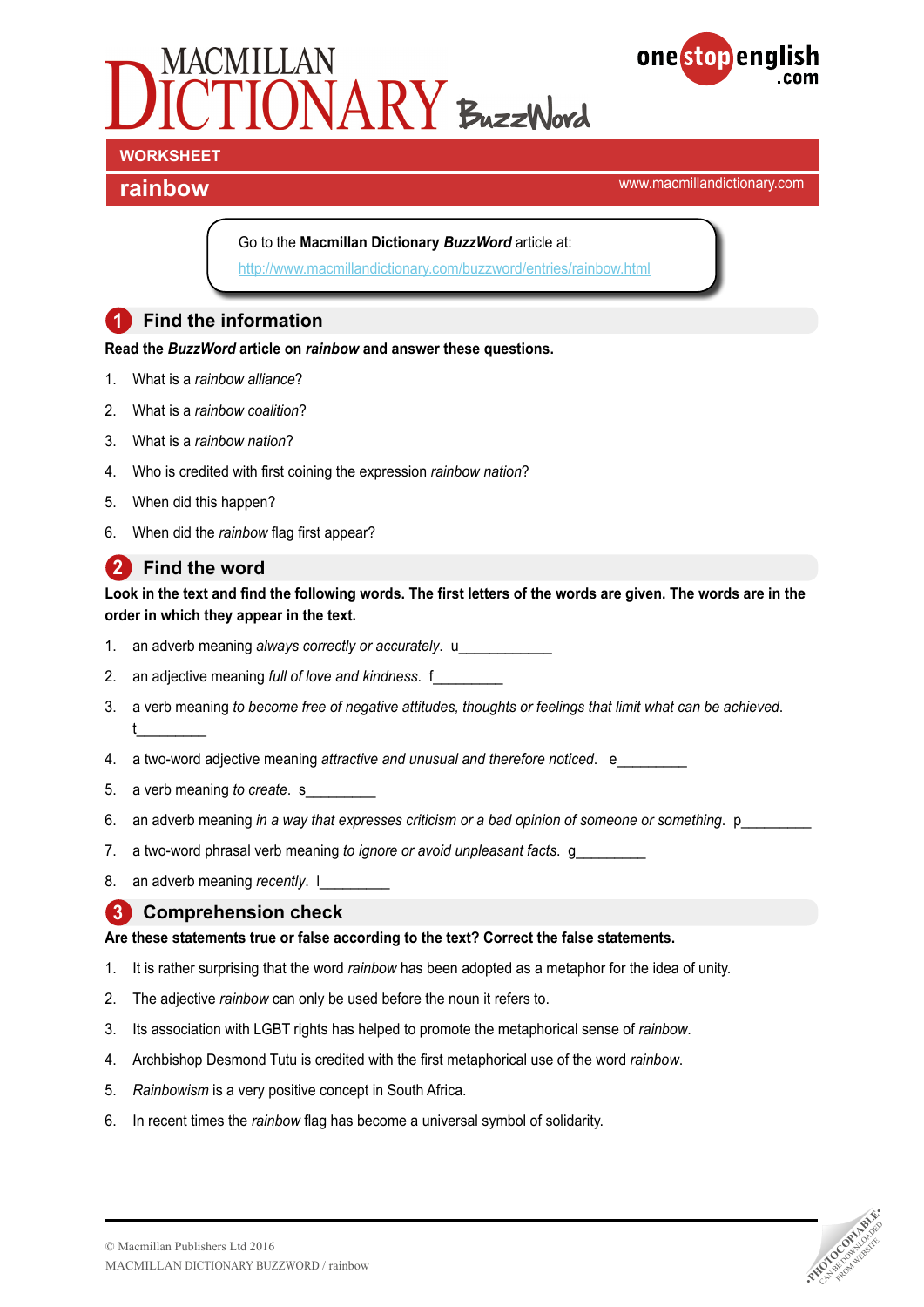|  | MACMILLAN                  |  |
|--|----------------------------|--|
|  | <b>DICTIONARY</b> BuzzWord |  |
|  |                            |  |



|                                                                                                | rainbow                                                            |                                                                                                                      | www.macmillandictionary.com |  |  |  |
|------------------------------------------------------------------------------------------------|--------------------------------------------------------------------|----------------------------------------------------------------------------------------------------------------------|-----------------------------|--|--|--|
| 4 Words followed by prepositions<br>Complete the expressions from the text using prepositions. |                                                                    |                                                                                                                      |                             |  |  |  |
| $1_{-}$                                                                                        |                                                                    |                                                                                                                      |                             |  |  |  |
| 2.                                                                                             | likened $\overline{\phantom{a}}$                                   |                                                                                                                      |                             |  |  |  |
| 3.                                                                                             | in the context $\_$                                                |                                                                                                                      |                             |  |  |  |
| 4.                                                                                             |                                                                    |                                                                                                                      |                             |  |  |  |
| 5.                                                                                             |                                                                    |                                                                                                                      |                             |  |  |  |
| 6.                                                                                             |                                                                    |                                                                                                                      |                             |  |  |  |
|                                                                                                | 5 Word building                                                    |                                                                                                                      |                             |  |  |  |
| Complete the table using words from the text.                                                  |                                                                    |                                                                                                                      |                             |  |  |  |
| Adjective                                                                                      |                                                                    | Noun                                                                                                                 |                             |  |  |  |
| 1.                                                                                             | positive                                                           | <u> 1989 - Johann Stein, marwolaethau a bhann an t-Amhair ann an t-Amhair an t-Amhair an t-Amhair an t-Amhair an</u> |                             |  |  |  |
| 2 <sub>1</sub>                                                                                 | ethnic                                                             |                                                                                                                      |                             |  |  |  |
| 3.                                                                                             | sexual                                                             | <u> 1989 - Johann Stoff, amerikansk politiker (* 1908)</u>                                                           |                             |  |  |  |
| 4.                                                                                             | <u> 1989 - Andrea Station Barbara, amerikan personal (h. 1989)</u> | problem                                                                                                              |                             |  |  |  |
| 5.                                                                                             | <u> 1989 - Johann Barn, fransk politik amerikansk politik (</u>    | disadvantage                                                                                                         |                             |  |  |  |
| 6.                                                                                             | <u> 1989 - Johann Barn, amerikansk politiker (d. 1989)</u>         | metaphor                                                                                                             |                             |  |  |  |

### **6 Verb + noun collocations**

**WORKSHEET** 

**Match the verbs in the left-hand column with the nouns or noun phrases in the right-hand column to make phrases from the text.**

| 1. | radiate       | а. | ground                                |
|----|---------------|----|---------------------------------------|
| 2. | achieve       | b. | an expression                         |
|    | 3. gain       | C. | the profile of something (or someone) |
|    | 4. gloss over | d. | positivity                            |
| 5. | raise         | е. | a common goal                         |
|    |               |    |                                       |

6. coin f. problematic issues